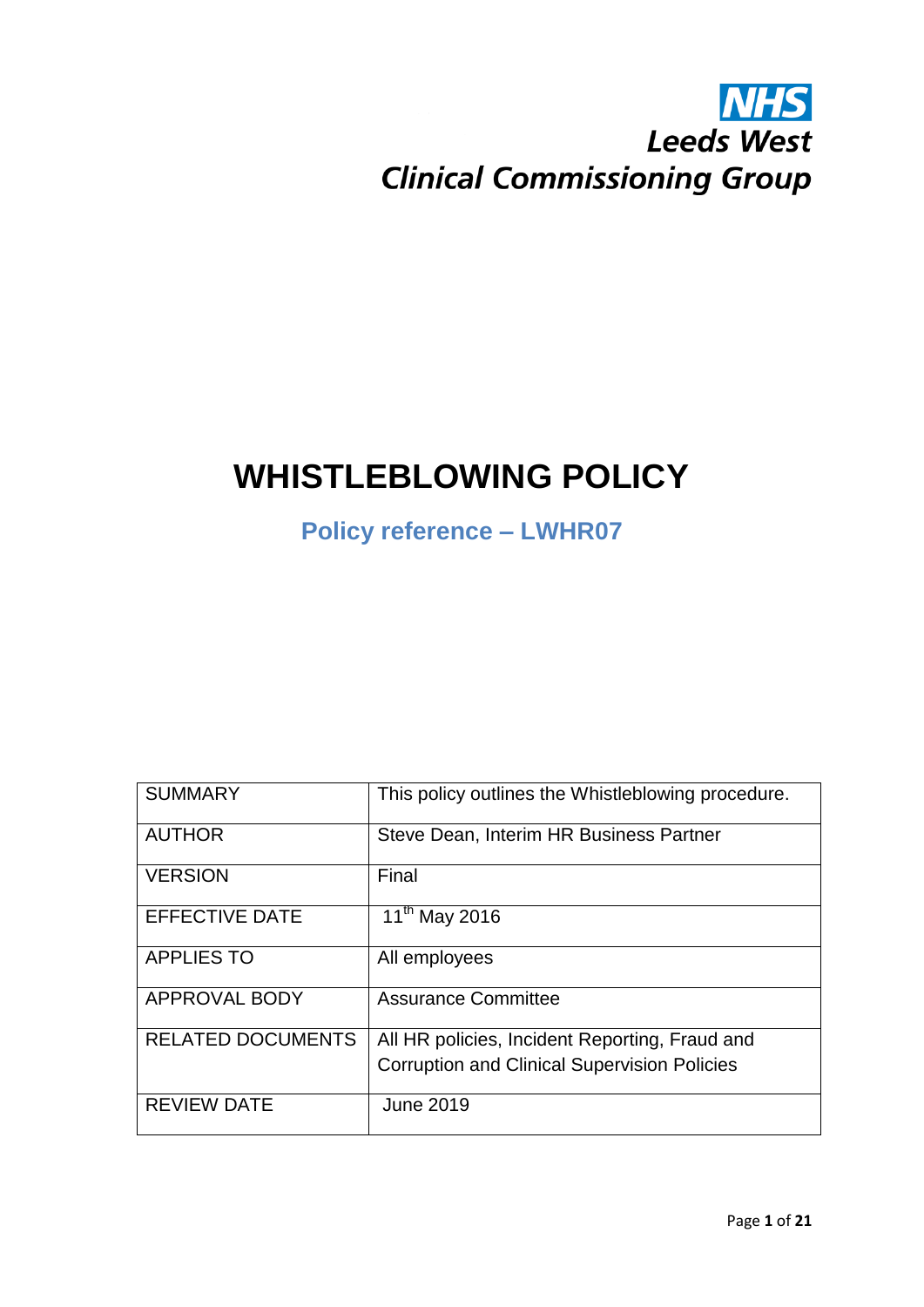## **VERSION CONTROL SHEET**

| <b>Version</b> | <b>Date</b> | <b>Author</b>           | <b>Status</b> | <b>Comment</b>                                                                |
|----------------|-------------|-------------------------|---------------|-------------------------------------------------------------------------------|
| 1.1            | 03/10/13    | Hannah<br><b>Morris</b> | draft         | Consultation                                                                  |
| 1.2            | 04/11/13    | Hannah<br>Morris        | draft         | Consultation with Trade Unions via the<br>Leeds Area Social Partnership Forum |
| 1.3            | 05/02/14    | Hannah<br><b>Morris</b> | final         | <b>Assurance Committee</b>                                                    |
| 1.4            | 11/05/2016  | Farmida<br>Ishaq        | Final         | Assurance Committee approved                                                  |
|                |             |                         |               |                                                                               |
|                |             |                         |               |                                                                               |
|                |             |                         |               |                                                                               |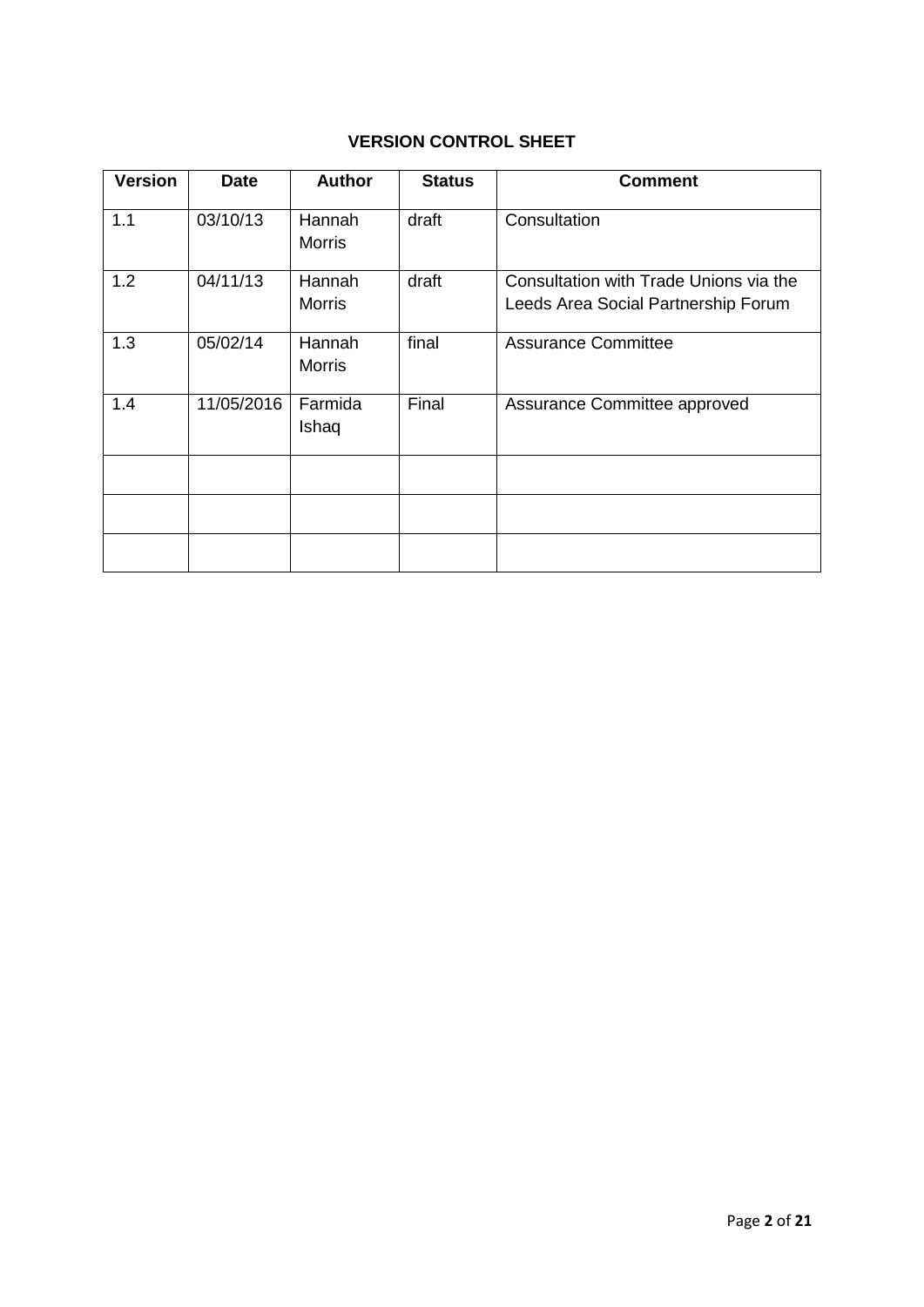## **CONTENTS**

| <b>Section</b>                                   |                                                                                                                                                                                                                                                                                                                                                                                                                                                                              | Page                                                                                      |
|--------------------------------------------------|------------------------------------------------------------------------------------------------------------------------------------------------------------------------------------------------------------------------------------------------------------------------------------------------------------------------------------------------------------------------------------------------------------------------------------------------------------------------------|-------------------------------------------------------------------------------------------|
| 1.<br>2.<br>4.<br>5.<br>7 <sup>1</sup><br>8<br>9 | Purpose<br>Scope<br>3. Equality Statement<br>Accountability<br><b>Implementation and Monitoring</b><br>6. Responsibilities<br>6.2<br>Employees/Workers<br>6.3<br>Line Managers/Senior Managers<br>6.4<br>Chief Officer/Chair of the Governing Body<br>6.5<br><b>Trade Union/Staff Side Representatives</b><br>6.6<br>Human Resources Team<br>Independent/Professional Advice<br>Principles<br>Assurances and Confidentiality<br>10 Anonymous Concerns<br>11 Related Policies | 4<br>4<br>4<br>4<br>5<br>5<br>5<br>5<br>5<br>5<br>5<br>6<br>6<br>$\overline{7}$<br>8<br>9 |
| <b>Procedure</b>                                 |                                                                                                                                                                                                                                                                                                                                                                                                                                                                              |                                                                                           |
|                                                  | A. How to raise an internal concern<br>B. Stage 1 - Informal approach<br>C. Stage 2 - 3 Step Formal approach<br>D. Referral to an External Body                                                                                                                                                                                                                                                                                                                              | 10<br>10<br>11<br>12                                                                      |
| <b>Appendix</b>                                  |                                                                                                                                                                                                                                                                                                                                                                                                                                                                              |                                                                                           |
| 1<br>$\overline{2}$<br>3<br>4                    | Summary of key legislative provisions<br><b>Examples of Serious Concerns</b><br>Whistleblowing Procedure Flowchart<br><b>Further Advice and References</b>                                                                                                                                                                                                                                                                                                                   | 14<br>15<br>16<br>17                                                                      |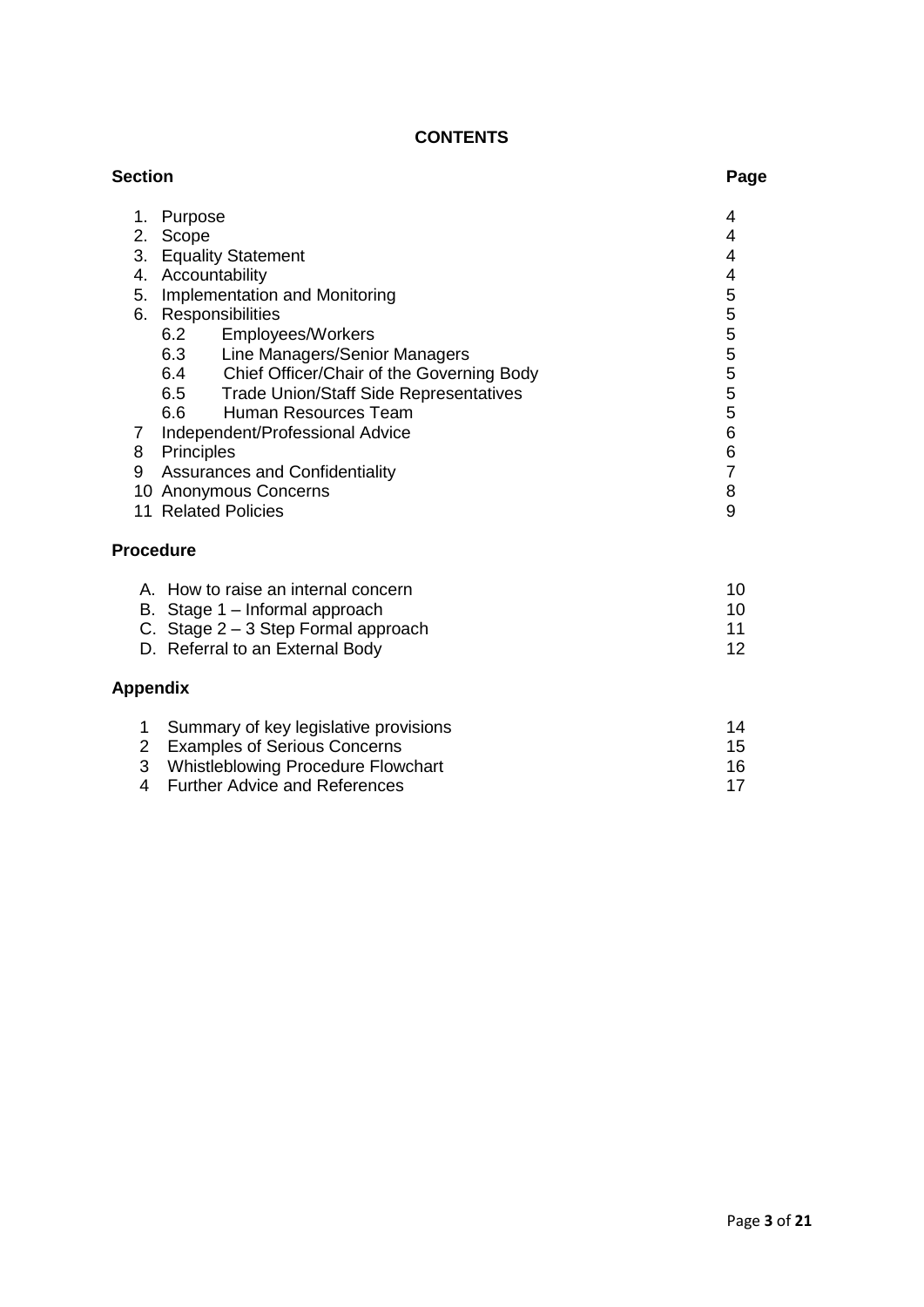## **1. PURPOSE**

- 1.1 Individual Workers have a right and a duty to raise matters of concern they may have about health service issues, associated with the delivery of care or services to a patient or client within the organisation.
- 1.2 This purpose of the policy is to enable any Worker to raise concerns safely, at the earliest opportunity and in the right way. The organisation welcomes the raising of concerns and is committed to dealing with them responsibly and professionally under this or other policies.
- 1.3 If an individual raises a concern, the matter will always be given serious consideration. This policy has been drawn up in order to assist Workers on how to voice any concerns they may have and to ensure there is a procedure available whereby issues can be addressed quickly and effectively. This policy must be read in conjunction with the Freedom to Speak Report published in February 2015. A link to this can be found in Appendix 4.
- 1.4 The policy aims to;
	- encourage Workers to feel confident in raising serious concerns regarding the practice of the Organisation,
	- provide avenues for Workers to raise those concerns and receive feedback on any action taken,
	- raise awareness of examples of the range and types of concern that should be raised through this procedure,
	- ensure that Workers receive a response to their concerns,
	- reassure Workers that they will be protected from possible reprisals, subsequent discrimination, victimisation or disadvantage if they have a reasonable belief that they should make any disclosure.

## **2. SCOPE**

- 2.1 This policy covers all workers in the organisation. The definition of "workers" for the purposes of this policy includes:
	- Employed staff
	- Temporary agency staff
	- Persons on training courses
	- Self employed staff or Contractors who are working for and supervised by the organisation
	- Volunteers
	- Workers employed in partner organisation's carrying out duties in the organisation

## **3. EQUALITY STATEMENT**

3.1 In applying this policy, the organisation will have due regard for the need to eliminate unlawful discrimination**,** promote equality of opportunity**,** and provide for good relations between people of diverse groups, in particular on the grounds of the following characteristics protected by the Equality Act (2010); age, disability, gender, gender reassignment, marriage and civil partnership, pregnancy and maternity, race, religion or belief, and sexual orientation, in addition to offending background, trade union membership, or any other personal characteristic. A single Equality Impact Assessment is used for all policies and procedures.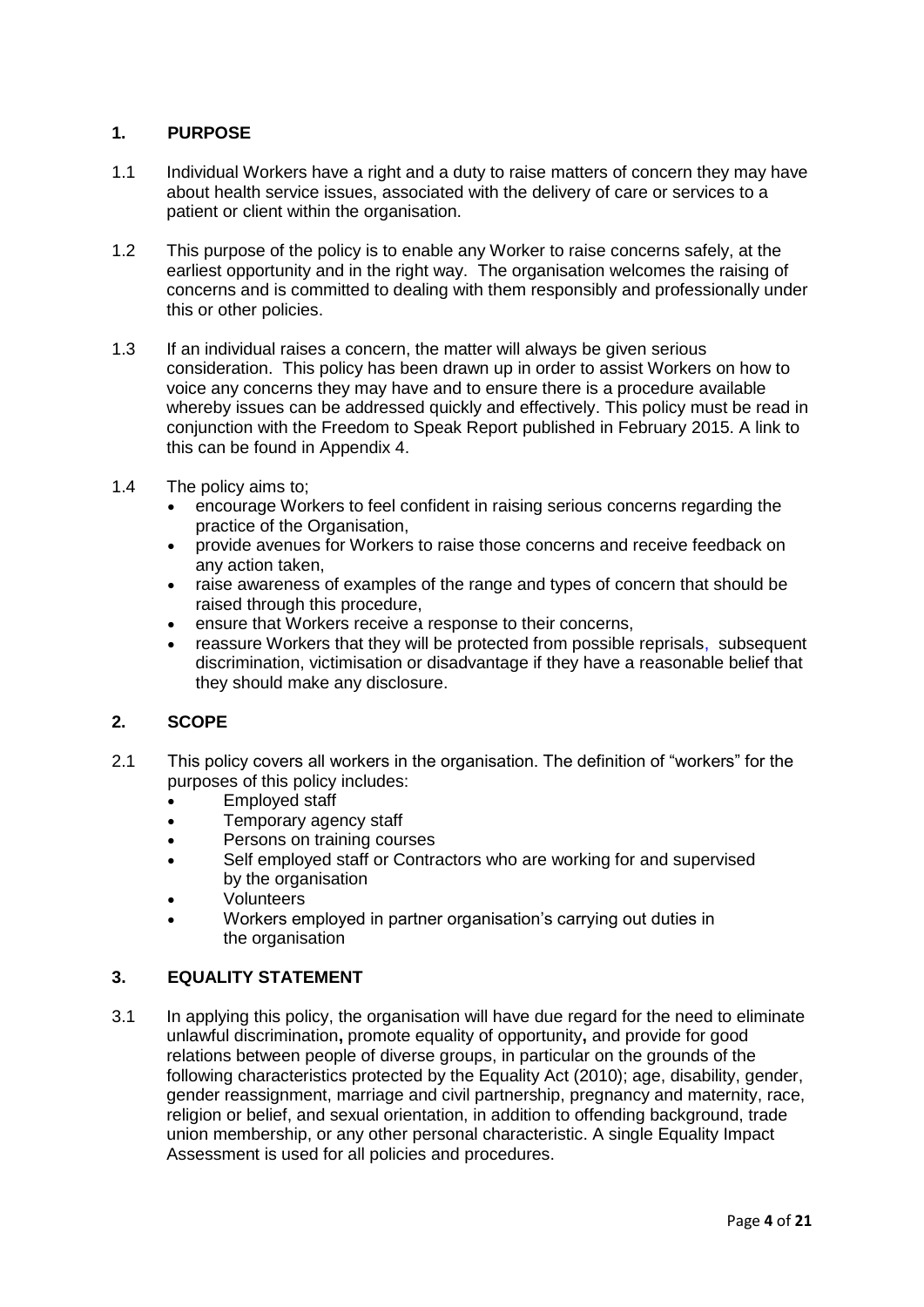## **4. ACCOUNTABILITY**

4.1 The Chief Officer is accountable for this policy.

## **5. IMPLEMENTATION AND MONITORING**

- 5.1 The Assurance Committee is responsible for formal approval and monitoring compliance with this policy. Following ratification the policy will be disseminated to staff via the intranet.
- 5.2 The policy and procedure will be reviewed annually by the Senior Management Team in conjunction with Human Resource and Trade Union representatives where applicable. Where review is necessary due to legislative change, this will happen sooner.
- 5.3 The organisation will ensure all those responsible for implementing this Policy and its Procedures receives thorough and appropriate training in order for them to undertake their specific roles and responsibilities.

## **6 RESPONSIBILITIES**

6.1 Good working relations are vital for the organisation to operate successfully and provide services. There is a joint responsibility for management, trade unions and employees to accept the responsibility of working together on issues in good faith and with the shared intention of facilitating good working relations. Within NHS Leeds West CCG, the Director of Nursing & Quality is the responsible officer for monitoring and compliance. Should an employee feel their whistleblowing complaint needs to be considered at an appropriately senior level (due to the significance of the issue), then they can contact the Director of Nursing & Quality. This may not procedurally involve all the outlined steps in the flow chart (page 16). It should be noted that the flow chart provides a guide to whistleblowing, but due to the nature of the issues an employee may choose to approach the Director of Nursing & Quality without previously following any informal stage.

## **6.2 Employees/Workers**

- 6.2.1 It is the responsibility of employees to ensure that they:
	- Understand their responsibilities under this policy and their statutory regulatory, contractual and/or professional responsibilities.
	- Raise any genuine concern about a risk, malpractice or wrongdoing at work, which may affect patients, the public, other staff, or the organisation itself, at the earliest reasonable opportunity.
	- Comply with any subsequent investigation into any issues raised under this policy.

## **6.3 Line Managers/Senior Managers**

- 6.3.1 It is the responsibility of line managers and senior managers to ensure that they:
	- Support all Workers in raising concerns about safety, malpractice or wrongdoing at work, responding to and, where necessary, investigating the concerns raised at the appropriate steps in the procedure.
	- Ensure this policy is brought to the attention of all Workers within their area of responsibility including through the induction process for new starters.

## **6.4 Chief Officer/Chair of the Governing Body**

6.4.1 It is the responsibility of the Chief Officer/Chair to ensure that they: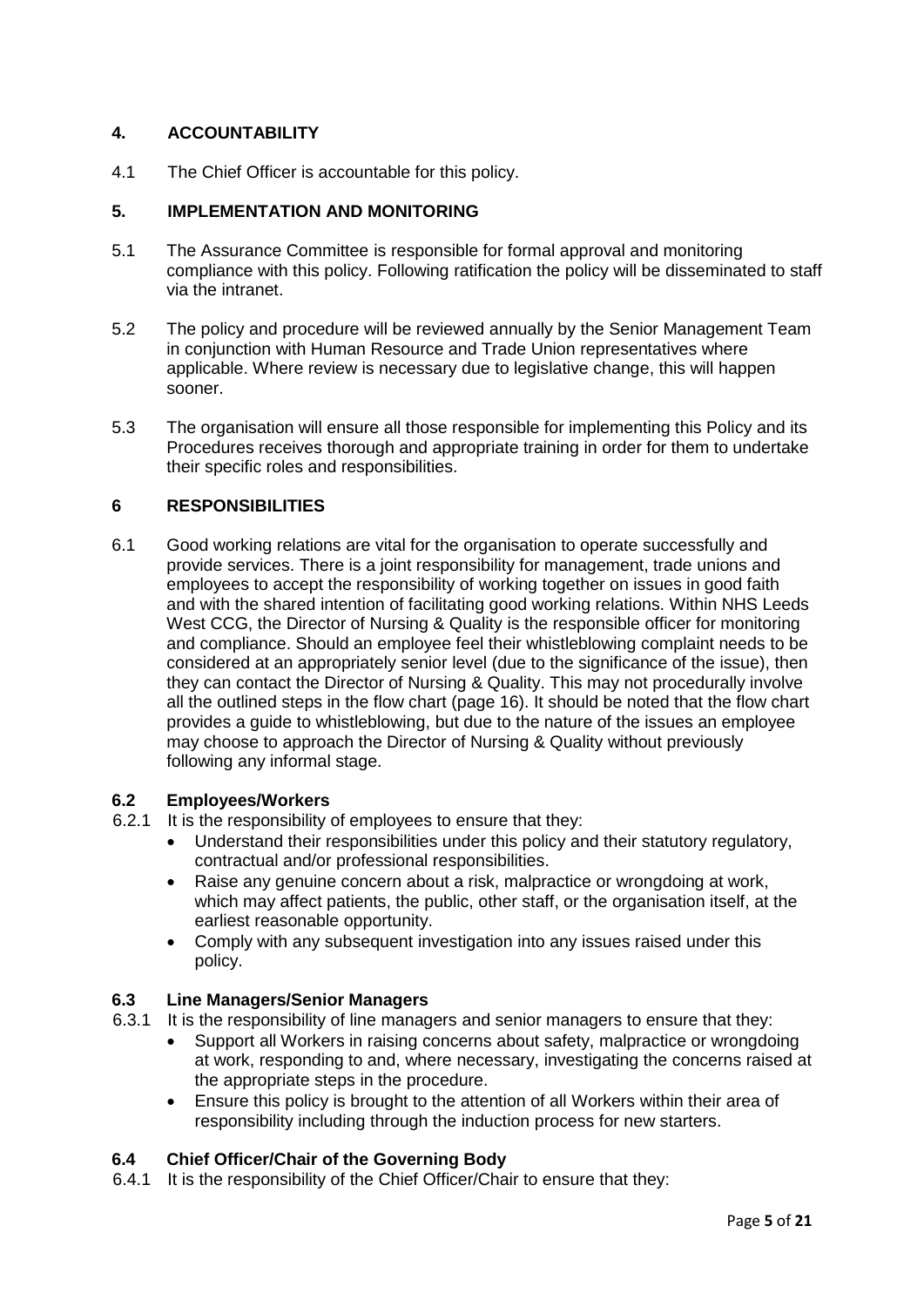- Or a designated Deputy will consider and investigate referrals at the appropriate formal steps in this policy and procedure.
- Will be responsible for hearing and ensuring an investigation of referrals at the final step in the formal procedure

## **6.5 Freedom to Speak Up Guardian**

- 6.5.1 Freedom to Speak Up was an independent review, conducted by Sir Robert Francis QC, into creating an open and honest reporting culture in the NHS (February 2015). This identified the need for the role of Guardian who was someone to whom staff can go, who is recognised as independent and impartial, has the authority to speak to anyone within or outside the CCG and is expert in all aspects of raising and handling concerns within the CCG. Please refer to Appendix 5 for the link to the Freedom to Speak Up report. For this aspect of their role the Freedom to Speak Up guardian will report directly to the Chief Officer.
- 6.5.2 With the NHS Leeds West the Freedom to Speak Up Guardian is the Head of Strategic Finance.

#### **6.6 Trade Union/Staff Side Representatives**

- 6.6.1 It is the responsibility of Trade Unions reps to ensure that they:
	- Assist Workers to raise concerns under this policy.

#### **6.7 Human Resources Team**

6.7.1 The Human Resource representative will provide advice and support on all aspects of this policy to ensure application and support.

## **7. INDEPENDENT / PROFESSIONAL ADVICE**

- 7.1 At any point either before raising the concern or at any stage in this procedure a Worker may involve a Trade Union or Professional Association Representative (ie) GMC, RCN or NMC who will be able to provide help and advice.
- 7.2 Free, independent and confidential advice can be obtained from the Whistleblowing Helpline for NHS and Social Care on 08000 724 725.
- 7.3 Support and advice is available from Public Concern at Work and the NAO Comptroller and Auditor General at the following addresses:

| Public Concern at Work         | The Comptroller and Auditor General |
|--------------------------------|-------------------------------------|
| 3rd Floor, Bank Chambers       | <b>National Audit Office</b>        |
| 6 - 10 Borough High Street     | 157-197 Buckingham Palace Road      |
| London,                        | London                              |
| SE1 9QQ                        | SW1W 9SP                            |
| Tel: 020 7404 6609             | Telephone: 020 7798 7999            |
| Website: http://www.pcaw.co.uk |                                     |

#### **8. PRINCIPLES**

8.1 The safety of Workers, service users and their relatives is of paramount importance. The organisation is committed to encouraging a culture of openness where Workers can express their ideas and/or concerns and these will be welcomed by the Chief Officer, Senior Managers and Governing Body as a meaningful contribution towards improving services.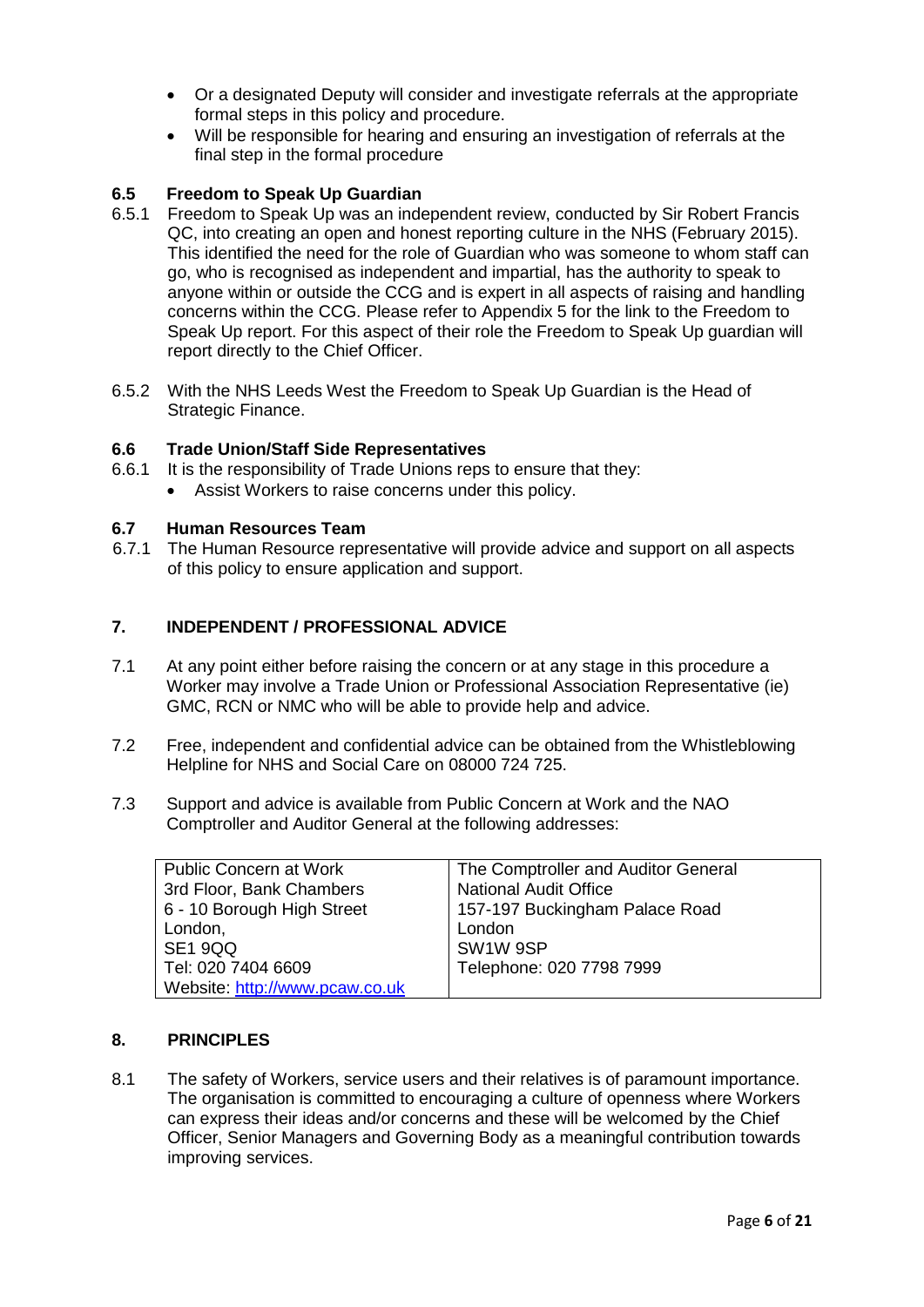- 8.2 In particular, we should all be vigilant for any issue that impacts on the duty we all have for safeguarding and promoting the welfare of children and vulnerable adults. Workers must be aware of the organisation's procedure for raising concerns about the welfare of anyone with whom they have contact. This policy helps provide an alternative route if you believe your concerns have not been adequately addressed.
- 8.3 This Policy is guided by the principle legislation on the matter The Public Interest Disclosure Act 1998 which became law on 2 July 1999. This Act gives significant statutory protection to Workers who disclose information reasonably and responsibly in the public interest and who may be victimised as a result.
- 8.4 The act provides protection for employees who raise legitimate concerns about specified matters known as "qualifying disclosures". A qualifying disclosure is one made by an employee who reasonably suspects:
	- a criminal offence;
	- a miscarriage of justice:
	- an act creating risk to health and safety;
	- an act causing damage to the environment;
	- a breach or failure to comply with any legal or professional obligation or regulatory requirement
	- bribery
	- financial fraud or mismanagement
	- unauthorised disclosure of confidential information
	- a concealment (or 'cover up') of any of the above is being or is likely to be committed.

It is not necessary for the Worker to have proof that such an act is being, has been, or is likely to be committed, a reasonable belief is sufficient.

8.5 The common term for a protected disclosure of information in the public interest is *Whistleblowing*. A widely accepted definition of *Whistleblowing* is provided by Lord Borrie QC in 1995, as follows:

*"...the disclosure by an employee (or professional) of confidential information which relates to some danger, fraud or other illegal or unethical conduct connected with the workplace, be it of the employer or of fellow employees."* 

- 8.6 More recently; the Enterprise and Regulatory Reform Act 2013, whilst being a wide ranging piece of legislation, includes one specific aspect concerning reforms and changes to *Whistleblowing*. (For a summary of these changes in this Act see Appendix 1 for more detail)
- 8.7 In consideration of the above, the common principles that will be adhered to include;
- 8.7.1 Any matter raised under this policy and procedure will be investigated thoroughly, promptly and confidentially and the outcome of the investigation reported back to the Worker who raised the issue.
- 8.7.2 All Workers will be made aware of the policy on joining the organisation and will be encouraged to read and understand its process. All existing Workers and Managers will be made aware of the policy through regular training sessions.
- 8.7.3 Workers who have concerns about their individual terms and conditions of employment will not be covered by this policy. Such concerns should be raised through the organisation's existing grievance procedure. A grievance is usually a complaint by an employee about an action taken in relation to themselves.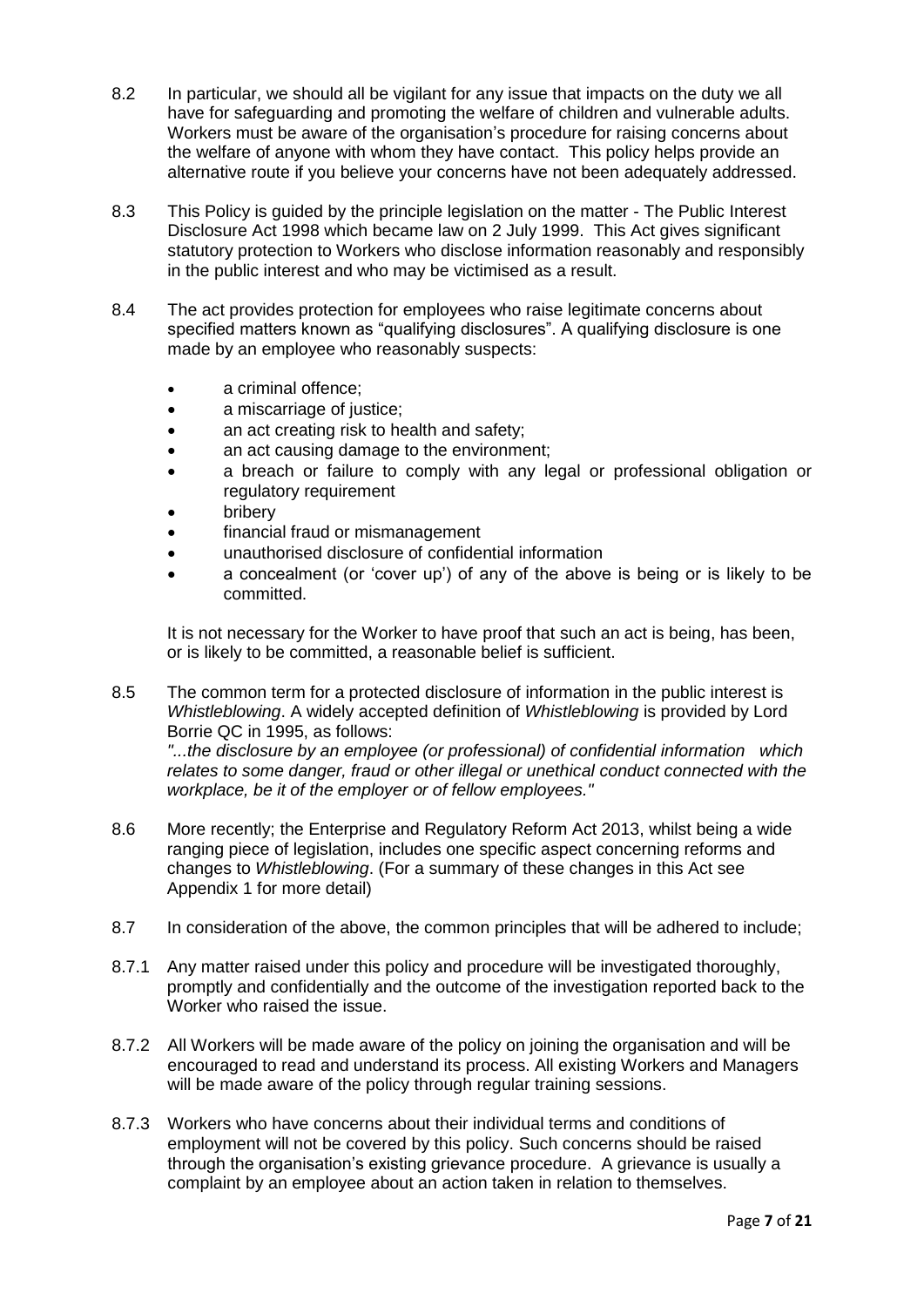- 8.7.4 No Worker will be victimised for raising a matter under this procedure for raising a legitimate concern.
- 8.7.5 In the event that misconduct is discovered as a result of any investigation under this procedure the organisation's disciplinary procedure will be invoked in addition to any external measures.
- 8.7.6 Where it can be demonstrated that a Worker knowingly supplied false information when raising a concern the organisations disciplinary procedure will be invoked.
- 8.7.7 The Organisation will treat all disclosures in a confidential and sensitive manner. The identity of the individual making the allegation may be kept confidential so long as it does not hinder or frustrate any investigation. However, the investigation process may reveal the source of the information and the individual making the disclosure may need to provide a statement as part of the evidence required.

## **9. ASSURANCES AND CONFIDENTIALITY**

- 9.1 The Chief Officer, Directors and the Governing Body are committed to this policy. Workers raising a genuine concern under this policy will not be at risk of losing their job or suffering any form of retribution as a result. Workers acting in the best interest of the service and having an honest and reasonable suspicion that malpractice has occurred, is occurring, or is likely to occur, is important. It does not matter if ultimately the Worker was mistaken. Of course, we do not extend this assurance to someone who maliciously raises a matter they know to be untrue. Unfounded allegations made with malicious intent will be dealt with through the organisation's disciplinary procedures. Similarly, victimising members of staff who have expressed or intend to express their concerns, or deterring them from raising a concern about fraud or abuse, is a serious disciplinary offence.
- 9.2 Individual Workers have a contractual obligation to safeguard all confidential information to which they have access. Patient and client identifiable information is strictly confidential under **all** circumstances. If a concern is raised in connection to personal information about patients or clients, measures must be taken to ensure the information is anonymous and not traceable to an individual. Careful consideration therefore needs to be given to how the details of concerns are communicated. Managers should remind staff of the importance of this requirement.
- 9.3 Unauthorised disclosure of personal information about any patient or client will be regarded as a serious matter which will warrant disciplinary action. This applies even where a Worker believes that he or she is acting in the best interests of a patient or client by disclosing personal information. Workers should also guard against inadvertent disclosure of personal information, where this can be overheard by a third party.
- 9.4 The identity of the Worker who has raised a concern will be protected on request and will not be disclosed without consent. Whether and how to proceed will be discussed with the whistleblower if the situation arises where the concern cannot be resolved without revealing their identity (for example, because there is an internal investigation or evidence is needed in court).
- 9.5 Any Worker raising a concern must be aware that they may be asked to present evidence to substantiate any allegations made, and/or to provide a written statement. In addition, they may be asked to explain their allegations during any disciplinary proceedings that may result from them.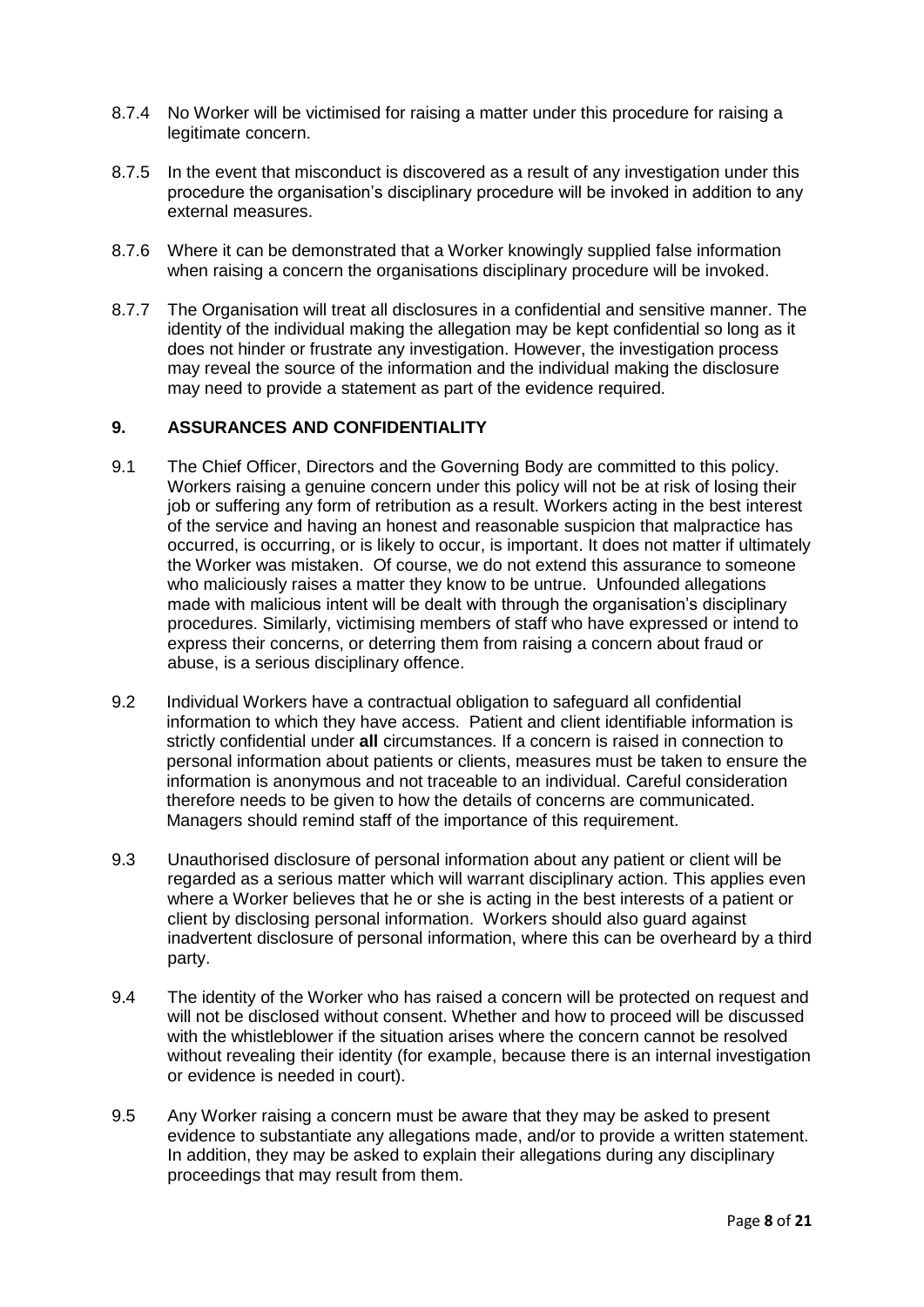- 9.6 Victimisation of Workers who raise concerns reasonably and responsibly is prohibited under both the Public Interest Disclosure Act 1998 and reaffirmed through the Enterprise and Regulatory Reform Act 2013.
- 9.7 The above legislation basically give workers the right:
	- (a) not to be penalised or put at any disadvantage, short of dismissal, by your employer as a result of making a protected disclosure;
	- (b) to be automatically treated as having been unfairly dismissed if the reason for your dismissal was that you made a protected disclosure.

The whistle-blowing provisions also address the matter of compensation for suffering disadvantage or unfair dismissal as a result of making a protected disclosure.

9.8 The organisation will ensure that staff receive the full rights and protections afforded them in law when making any such qualifying disclosure.

## **10. ANONYMOUS CONCERNS**

- 10.1 This policy encourages workers to put their name to an allegation wherever possible. Concerns expressed anonymously will be considered at the discretion of the organisation, bearing in mind the:
	- seriousness of the issues raised
	- credibility of the concern
	- likelihood of confirming the allegation

#### **11. RELATED POLICIES**

- 11.1 There are three fundamental public service values underpinning the NHS and all public sector work, specified by the NHS Code of Conduct for Boards published by the NHS Executive in April 1994 are Accountability, Probity and Openness. All those who work in the public sector should be aware of, and act in accordance with, these values. Acting with honesty and integrity forms a cornerstone of the public sector values.
- 11.2 The Organisation is a public sector body and its employees are required to be honest and impartial in the conduct of their business. All employees of the Organisation should be aware of the Standards of Business Conduct documentation published by the Organisation.
- 11.3 Also, under the NHS Constitution all staff have responsibilities to the public, their patients and colleagues and staff should aim to be open with patients, their families, carers or representatives, including if anything goes wrong; welcoming and listening to feedback and addressing concerns promptly and in a spirit of co-operation. Staff should contribute to a climate where the truth can be heard and the reporting of, and learning from errors is encouraged.
- 11.4 The organisation has a range of other related policies and procedures that deal with standards of behaviour at work. Managers and Workers need to ensure they are clear about how to raise concerns at work and where they can obtain support and advice in order to ensure that the appropriate policy is used in the appropriate situation. If in doubt advice should be sought from the appropriate line manager in the first instance.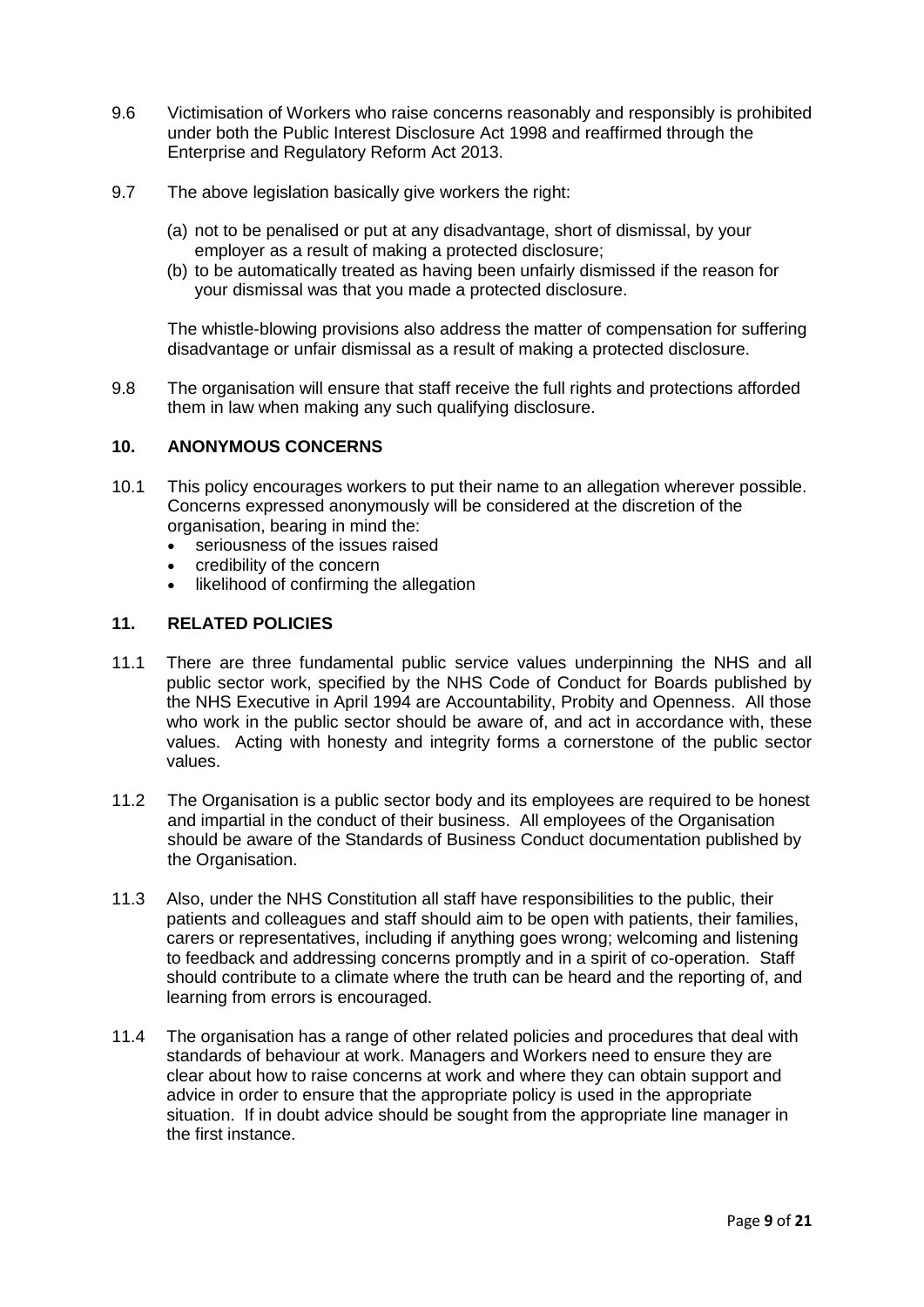#### **Equal Opportunities Policy**

This policy outlines the CCG's position with regard to the treatment of staff.

#### **Acceptable Standards of Behaviour Policy and Procedure**

Enables members of staff to address harassment and bullying in the workplace.

#### **Grievance Policy**

To raise issues of personal concern about the conduct of colleagues.

#### **Incident Reporting Policy**

To inform the CCG of any adverse incident or near miss.

#### **Fraud & Corruption Policy**

This policy outlines responsibilities of all staff in the area of fraud, bribery and corruption. This is usually related to misuse of CCG resources.

#### **Safeguarding Policy**

This policy sets out the requirements for the statutory responsibilities for safeguarding vulnerable people be they be children or adults

#### **Clinical Supervision Policy**

This policy outlines a culture of clinical supervision which will enable front line staff to deliver a high quality health care service.

## **PROCEDURE**

## **A. HOW TO RAISE A CONCERN INTERNALLY**

- A1.1 Generally, Workers would have the right to be accompanied by a Trade Union/Staff Organisation representative, or a colleague not acting in a legal capacity; however this is not usual at the informal stage.
- A1.2 Additionally, consideration will be given to any request from a member of staff to have support at an informal meeting if it can be demonstrated that they may suffer a detriment or be disadvantaged by attending alone. Examples might include where the employee has a disability, or where English is not their first language.
- A1.3 The following procedure should only be used in cases where an employee has identified a concern about a health service issue connected with the delivery of care or services provided to a patient or client of the organisation. This procedure does not replace other procedures such as the Grievance Policy.
- A1.4 There are two main stages in this procedure **Informal** and **Formal**.

The **Informal** Stage enables the individual to firstly raise the matter with their line or professional manager.

The 3 step **Formal** Stages enable the matter to then be raised with a Senior Manager. It may then, if necessary, progress to be dealt with by the Chief Officer or designated deputy and lastly by the Chair or designated Governing Body or appropriate Committee representative.

A1.5 Concerns may be raised verbally or in writing.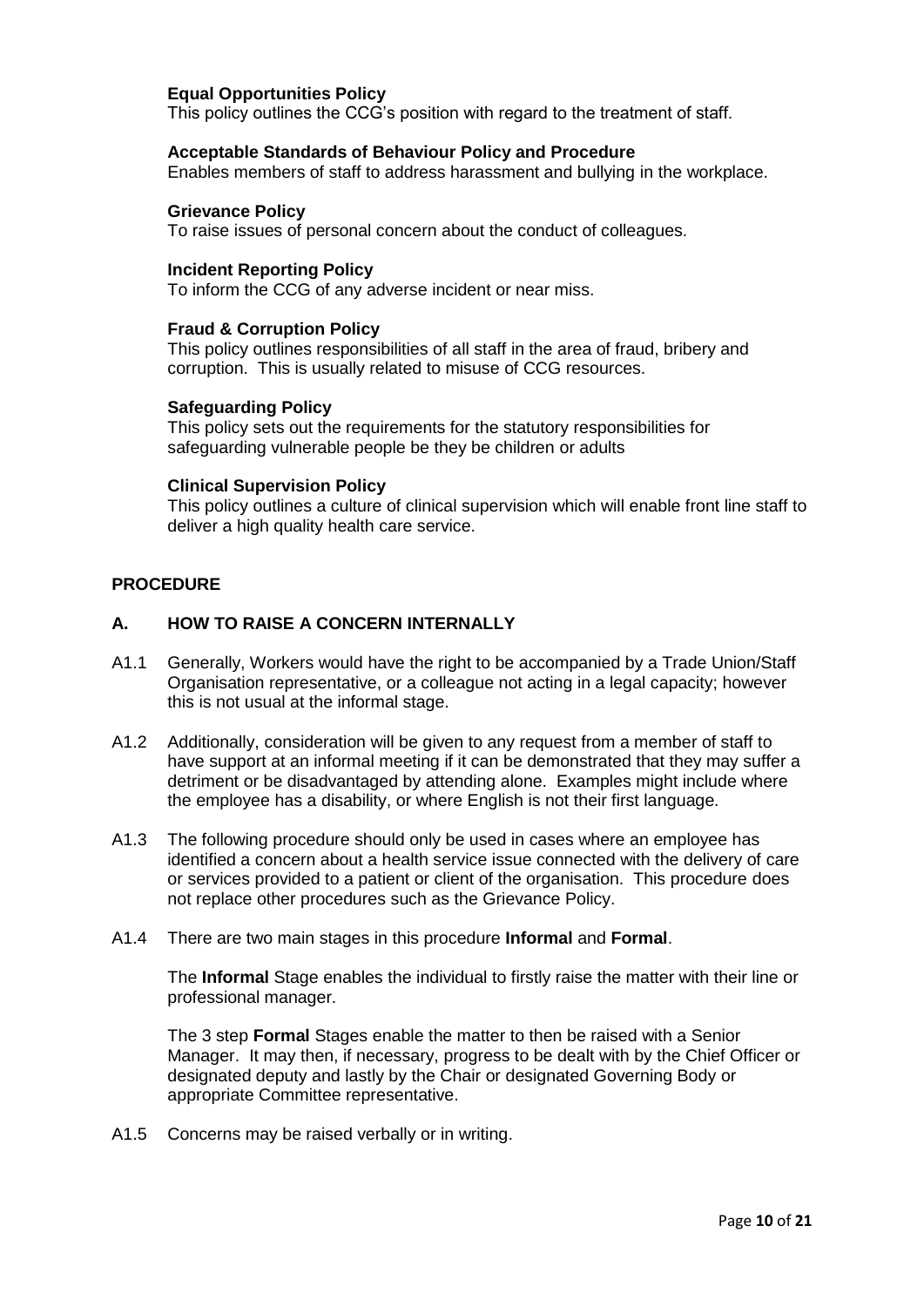## **B. STAGE 1 – INFORMAL APPROACH**

- B1.1 The aim should always be for Workers concerns about health service issues to be resolved informally, between the individual and his/her line or professional manager. Most concerns will normally be successfully resolved in this way.
- B1.2 Where the concern involves the line manager, the Worker should raise the issue informally with the next level of management.

Where the manager is not available (e.g. out of hours) and the matter is sufficiently urgent then it may be appropriate to contact the 'on call' manager.

- B1.3 When a Worker raises a concern, particularly which they consider is damaging to the interests of a patient or client, managers should try to resolve the problem as soon as possible. Where a Worker concern can be acted upon, action should be taken promptly and the Worker notified quickly of the action taken.
- B1.4 Where action is not considered practicable, appropriate, or in cases where Workers concerns are groundless, the Worker should be given a prompt and thorough explanation of the reasons for this. If the concern cannot, at the present time, be discussed or disclosed into the public domain, then the Worker will be advised by their manager concerning the reason for this.
- B1.5 The process should normally be completed within five working days of receipt of the concern. If the nature of the concern means this is not possible the Worker should be given an approximate timeframe for this to happen and agreement made as to how they will be kept up to date. The Worker should also be advised about the further procedural stages, which are available under this policy.

Staff would continue to be protected under the Public Interest Disclosure Act if they have followed this policy and procedure and the response given is unreasonable in the circumstances or in the opinion of the Worker unsatisfactory.

## **C. STAGE 2 – A 3 STEP FORMAL APPROACH**

- C1.1 If a Worker feels that the issue has not been addressed by the informal approach or they feel they cannot raise it with their line manager, then they may invoke the formal Stage 2 of this procedure and refer their concern to their next level of management.
- C1.2 Depending on the nature of the concern, there may be occasions when other policy or procedures may then need to be introduced, for example, the Discipline Procedure. If at any stage there is sufficient concern to require a formal investigation, the Whistleblowing meeting should be terminated and an explanation given about the steps to be taken for the investigation. The outcome of these procedures, may need to remain confidential.
- C1.3 Should an individual Worker (for whatever reason) not wish to give their name, their concern will be addressed as far as possible. Workers should appreciate in this situation that it will be more difficult for management to look into the matter, protect the person's position or give feedback.

It must be explained to them that the organisation will do everything they can to ensure their confidentiality is maintained but that this cannot always be guaranteed, for instance if the concern led to a disciplinary investigation, or there was a legal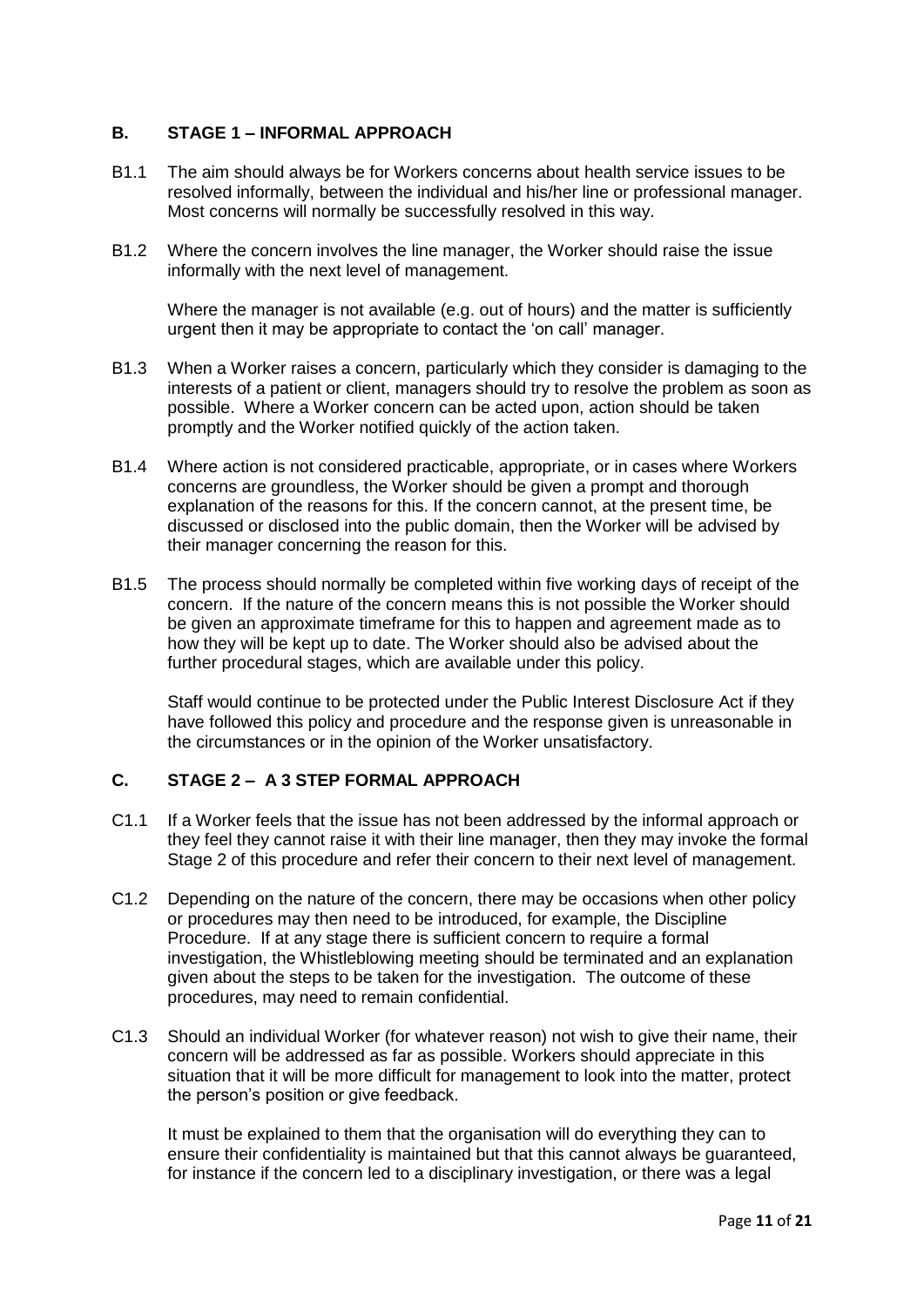requirement to disclose it. There would have to be very exceptional circumstances for an individual who was implicated not to be able to see and challenge evidence against them. Under this procedure individuals will be protected from any reprisals arising from raising a legitimate concern.

C1.4 Where the formal stage of the policy and the 3 step procedure are invoked a record will be made of the key details at each appropriate step and shared with the individual. All management decisions will be confirmed in writing.

At the conclusion of each step in the formal procedure the Worker will be advised that the timescale is five working days for invoking the next step of the procedure. If the Worker fails to invoke the next step after the five days, it will be assumed they are satisfied with the outcome and do not wish to proceed to the next step. These time limits may be extended with the agreement of both parties for example, if further information or authority regarding the issue is required.

C1.5 At any step in the formal procedural stages Workers may request the assistance of their trade union or professional association representative or another person not acting in a legal capacity and they may be accompanied at any meeting arranged to consider their concern.

#### C1.6 Formal Step 1 – Referral to a Senior Manager

- C1.6.1 If the Worker is not satisfied with the line manager's response at the informal stage or they feel they cannot raise it with their line manager then they may raise their concern with a senior manager.
- C1.6.2 The senior manager may consult relevant parties and arrange a meeting with the Worker promptly, normally within five working days of receipt of the concern - this may not always be practicable but meeting must not be unreasonably delayed. The Worker will be allowed to further clarify and explain their concern and the senior manager will give a written response normally within five working days of the meeting.

If a more protracted enquiry is required, the Senior Manager will need to ensure that the individual is kept informed of the progress of the investigation throughout the process.

These time limits may be extended with the agreement of both parties for example, if further information or authority regarding the issue is required.

If the Worker is not satisfied with the senior managers response or they feel they cannot raise it with the senior manager then they may raise their concern with the Chief Officer or a designated deputy

## C1.7 Formal Step 2 – Referral to the Chief Officer or a designated deputy

- C1.7.1 If the Worker is not satisfied with the senior manager's response they will have 5 days whereby they may raise their concern with the Chief Officer or a designated deputy
- C1.7.2 The Chief Officer or a nominated deputy may consult relevant parties, arrange a meeting with the Worker, normally within five working days of receipt of the concern. The member of staff will be allowed to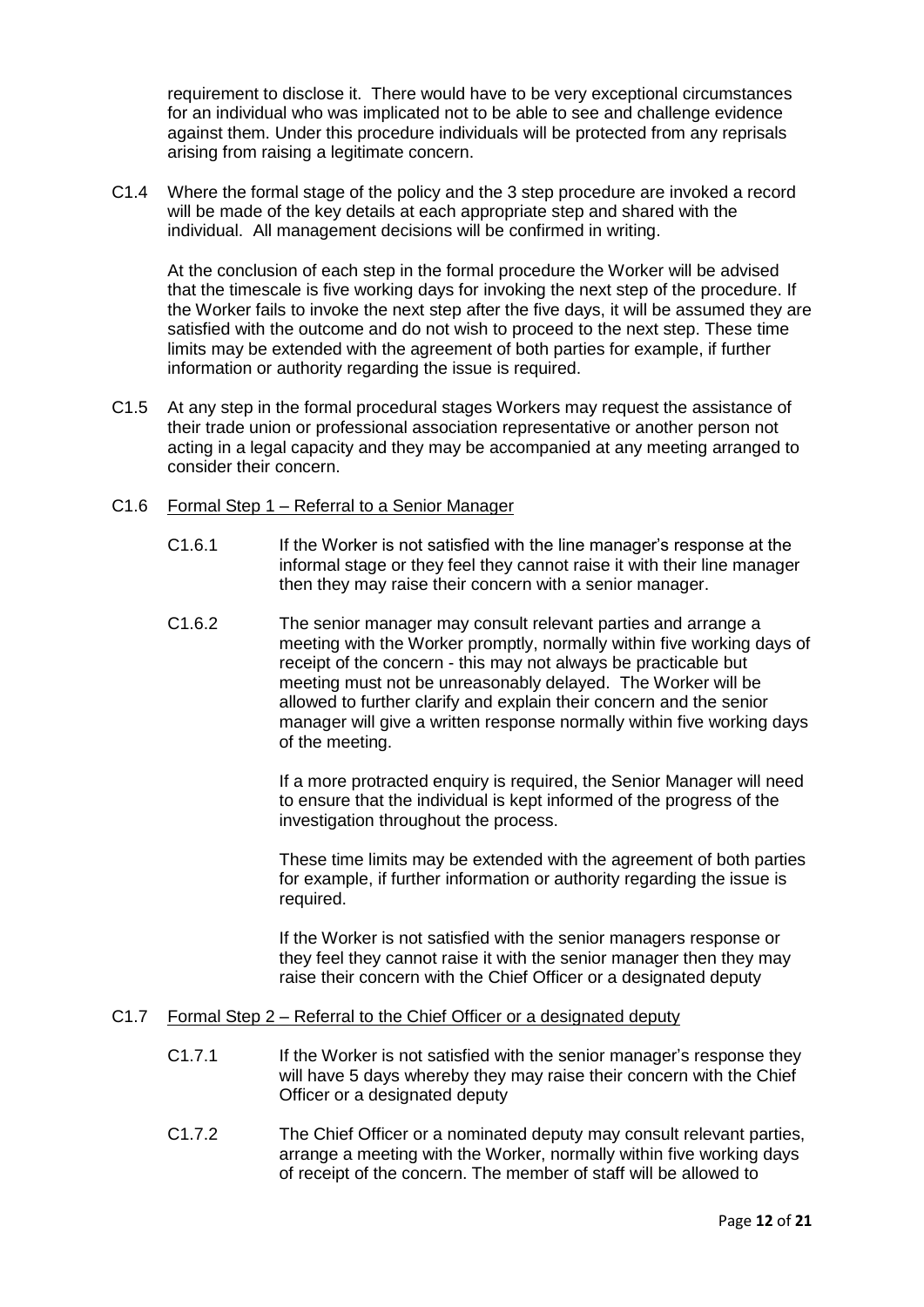further clarify and explain their concern and the Chief Officer or a nominated deputy will give a written response within five working days of the meeting - this may not always be practicable and would be subject to any necessary investigation but the process must not be unreasonably delayed.

## C1.8 Formal Step 3 – Referral to the Chair of the Governing Body or designated Committee representative.

- C1.8.1 If the individual Worker remains dissatisfied with the outcome, or when they initially raise their concern they do not feel (for whatever reason) that they can raise their concern through the normal procedure outlined above they may instead refer the matter directly to the Chair or designated Governing Body or Committee representative who has been designated to hear issues or concerns under this procedure.
- C1.8.2 The Chair or designated representative will normally meet the Worker within ten working days of receipt of the concern and wherever practical will give a written response within ten working days of the meeting.

## **D. REFERRAL OF A CONCERN TO AN EXTERNAL BODY**

- D1.1 It is hoped that concerns can be dealt with internally. A Worker who has exhausted the formal procedure but continues to be concerned about the decisions reached, or who honestly and reasonably believes any allegations are true and that they cannot raise them internally can make a "protected" disclosure under the terms of the Public Interest Disclosure Act 1998.
- D1.2 This protected disclosure should be made to an appropriate prescribed person, depending on the nature of the concern, examples include:
	- a legal adviser (made in the course of obtaining legal advice);
	- a Member of Parliament;
	- a Minister of the Crown;
	- a statutory Health and Safety representative
	- the Police
	- The local Counter Fraud officer or the National Fraud Hotline
	- External regulators
- D1.3 Disclosure of concerns to the media should be seen as a last resort when all other options have been exhausted. Individuals are advised that they should seek advice from their trade union, professional association or legal representative before approaching the media. Staff may face disciplinary actions for any unjustifiable disclosure that might undermine public confidence in the health service. For example where the member discloses an unbalanced picture or is vindictive in their disclosures they would not be protected by the above legislation.
- D1.4 This policy and procedure exists to ensure that staff concerns can be addressed and dealt with without reference to any bodies outside the organisation. The broad aim of the Public Interest Disclosure Act 1998 is to encourage staff to disclose information through appropriate internal channels first rather than going directly to an outside body. As such, the Act makes it more difficult for staff to disclose information to the press and gain protection without first following the above procedures.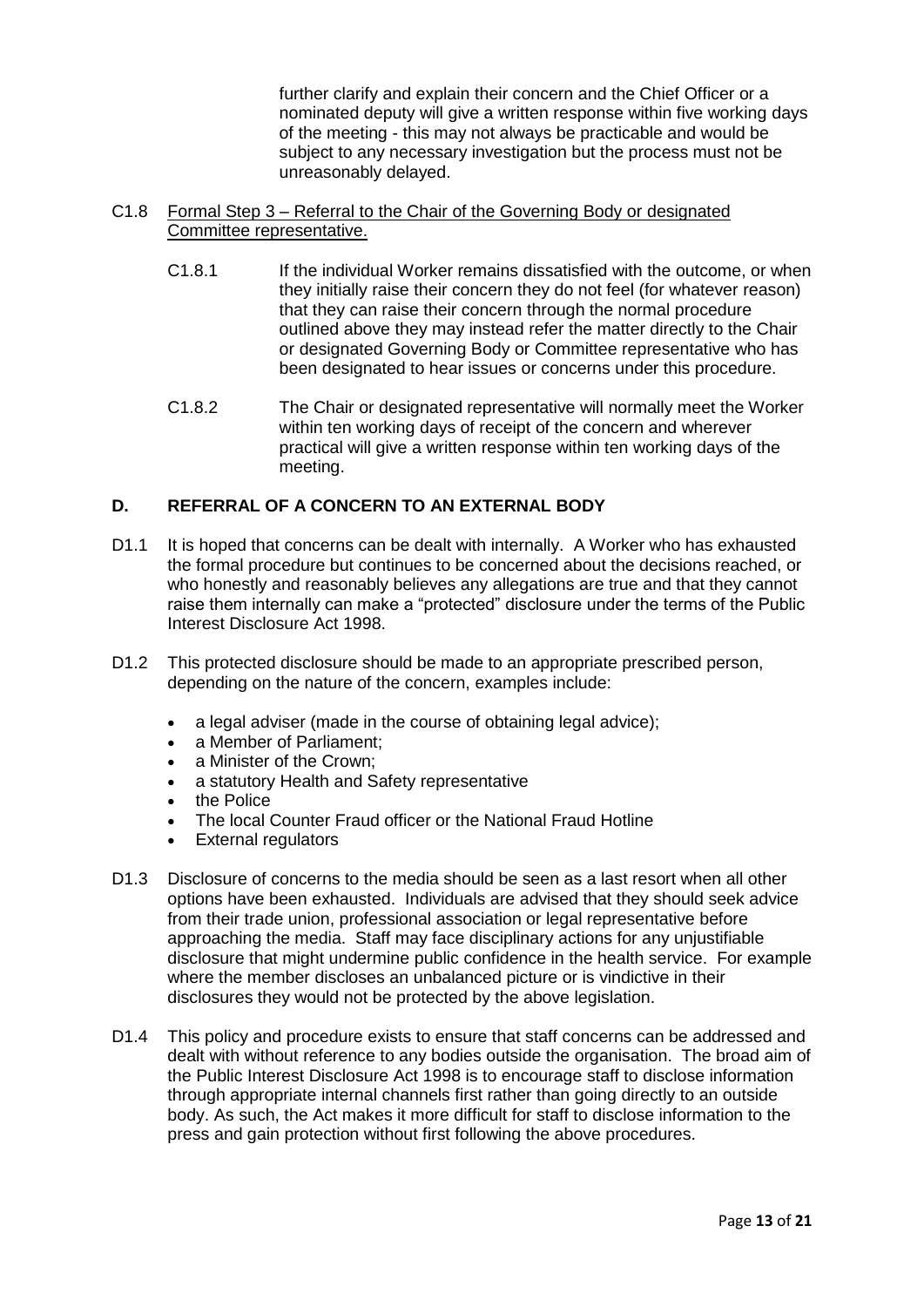#### **Whistleblowing - Summary of Key Legislative Provisions**

Police Reform Act 2002 Section 37

Employment Rights Act 1996 Section 103A

Employment Rights Act 1996 Sections 43A to 43L

Management of Health and Safety at Work Regulations 1999 (SI 1999/3242) Regulation 14

Public Interest Disclosure Act 1998

Public Interest Disclosure (Compensation) Order 1999 (SI 1999/1548)

Public Interest Disclosure (Prescribed Persons) Order 1999 (SI 1999/1549)

Public Interest Disclosure (Prescribed Persons) (Amendment) Order 2003 (SI 2003/1993)

Public Interest Disclosure (Prescribed Persons) (Amendment) Order 2004 (SI 2004/3265)

Public Interest Disclosure (Prescribed Persons)(Amendment) Order 2005 (SI 2005/2464)

The Employment Tribunals (Constitution and Rules of Procedure) (Amendment) Regulations 2010 (SI 2010/131)

Enterprise and Regulatory Reform Act 2013 – Whistleblowing

- Section 43B of the Employment Rights Act 1996 has been amended so that a worker who makes a disclosure will only be protected if the disclosure is in the 'public interest'. The Enterprise and Regulatory Reform Act 2013 also takes away the requirement for a disclosure to be made in 'good faith'. However, if the disclosure is not made in 'good faith' the employment tribunal will have the discretion to reduce any compensation awarded to the claimant by up to 25%. This will address the situation where a disclosure might be in the public interest but is made for an ulterior motive.
- Employers are now vicariously liable for any detriment that one worker received from another because they have made a protected disclosure. However, a statutory defence has also been added which will protect employers who take all reasonable steps to prevent any such detriment occurring. The above changes came into force on 25 June 2013 and do not apply to disclosures before then.
- There has also been a change to the scope of 'worker' for the purposes of making a whistleblowing claim. This will ensure that various NHS workers who had been excluded from the legislation are now covered. Although this was not initially part of the changes to be introduced on 25 June 2013, it did go ahead on that date. The change does not apply to disclosures before then.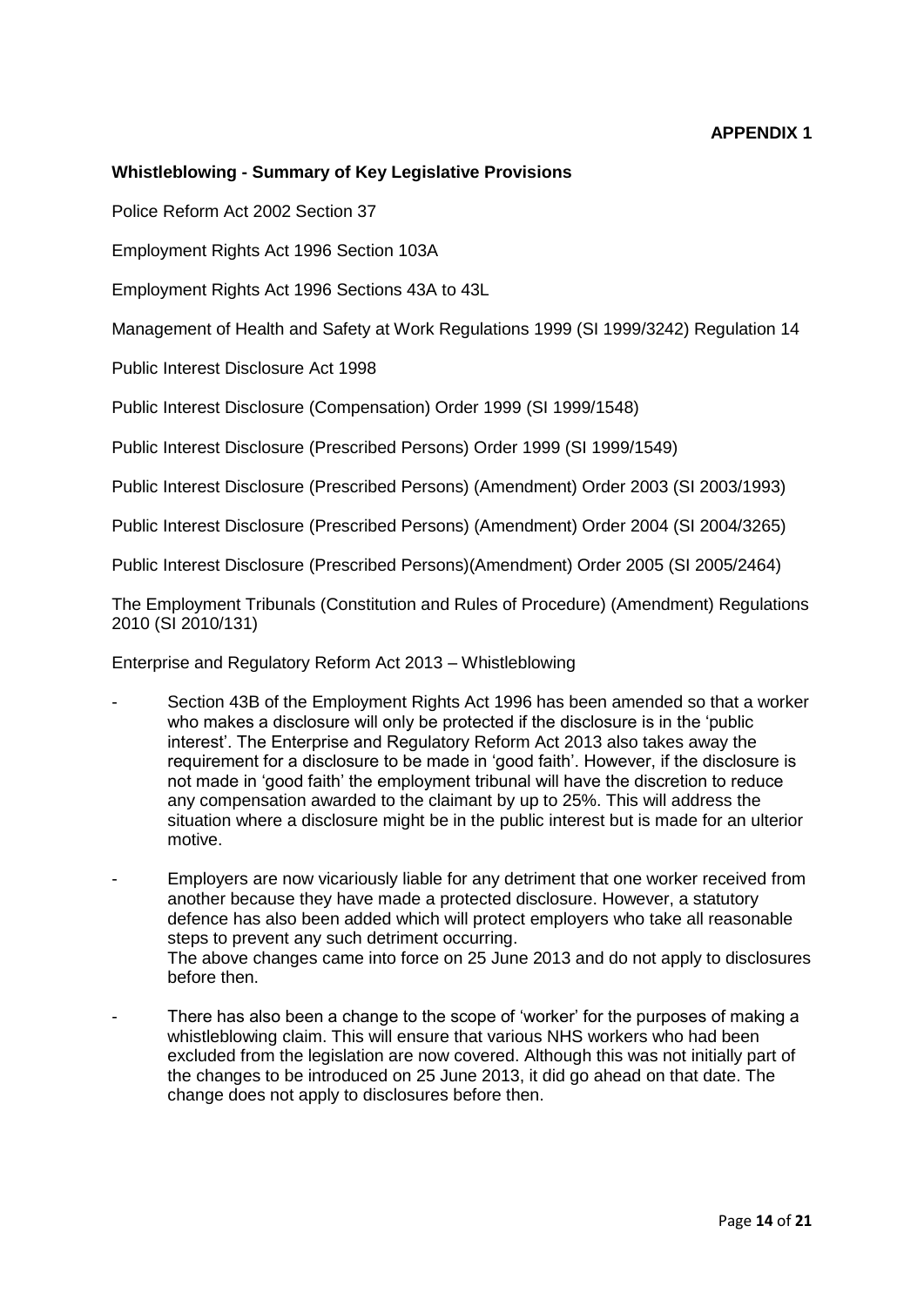## **APPENDIX 2**

## **Examples of Serious Concerns**

- Breach of the law
- Miscarriage of justice
- Malpractice or ill treatment of a service user/client/customer by a senior member of staff
- Repeated ill treatment of a person who uses our service, despite a complaint being made
- Sexual or physical abuse of a person who uses our services
- Where a Worker is concerned that any child(ren) or vulnerable adult(s) is/are being placed at risk of harm or abuse by another employee and the Worker with the concern has not felt able to name the employee involved through following the normal safeguarding policy or procedures due to their situation in the workplace.
- A criminal offence has been committed, is being committed or is likely to be committed
- Suspected fraud or misuse of public funds (e.g. theft, deception)
- Disregard for legislation, particularly but not limited to health and safety at work
- The environment has been, or is likely to be, damaged
- Breach of standing financial instructions
- Showing undue favour over a contractual matter or to a job applicant
- A breach of a code of conduct
- Information on any of the above has been, is being, or is likely to be concealed

(The above list is not meant to be exhaustive)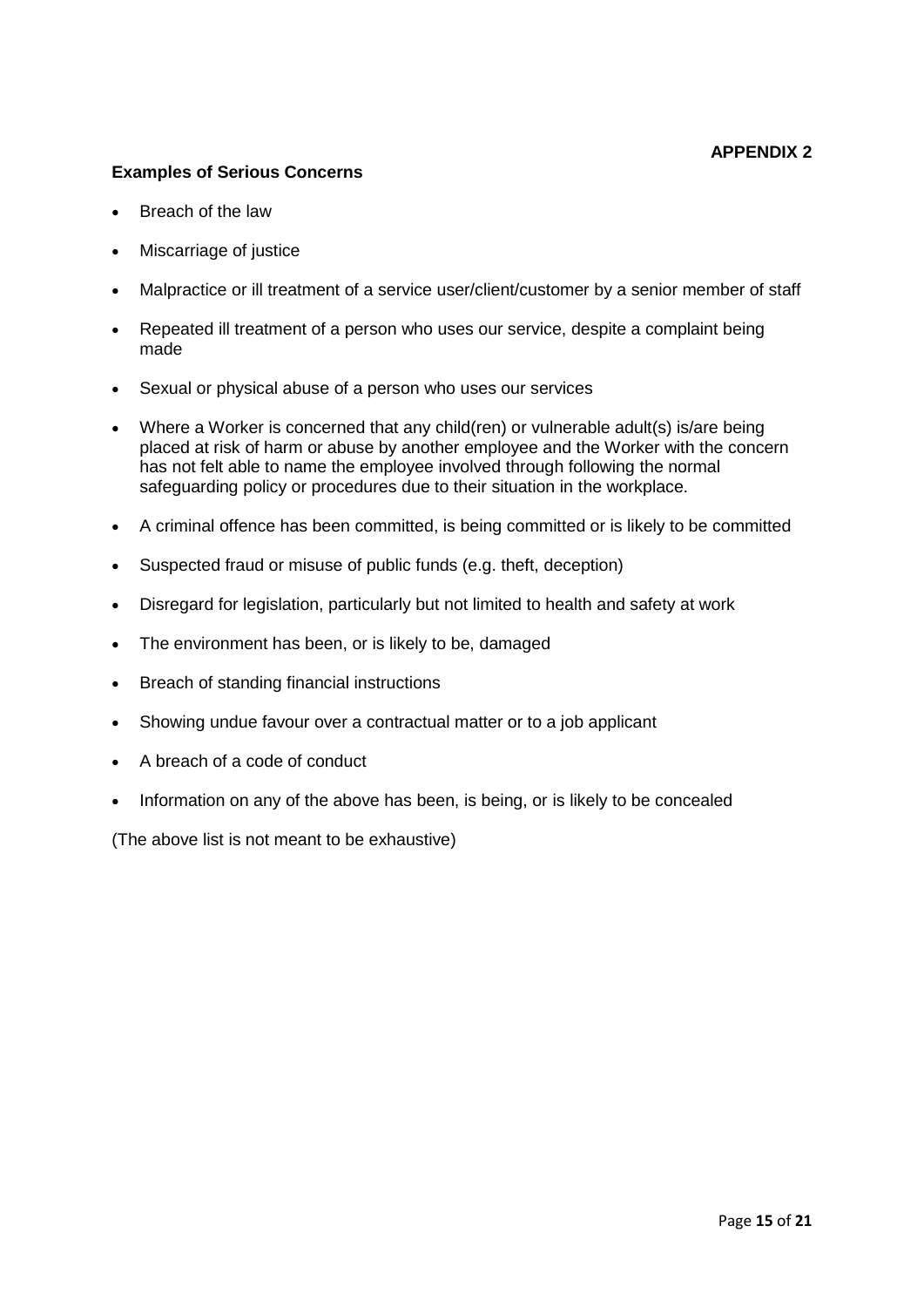## **Whistleblowing Flow Chart**

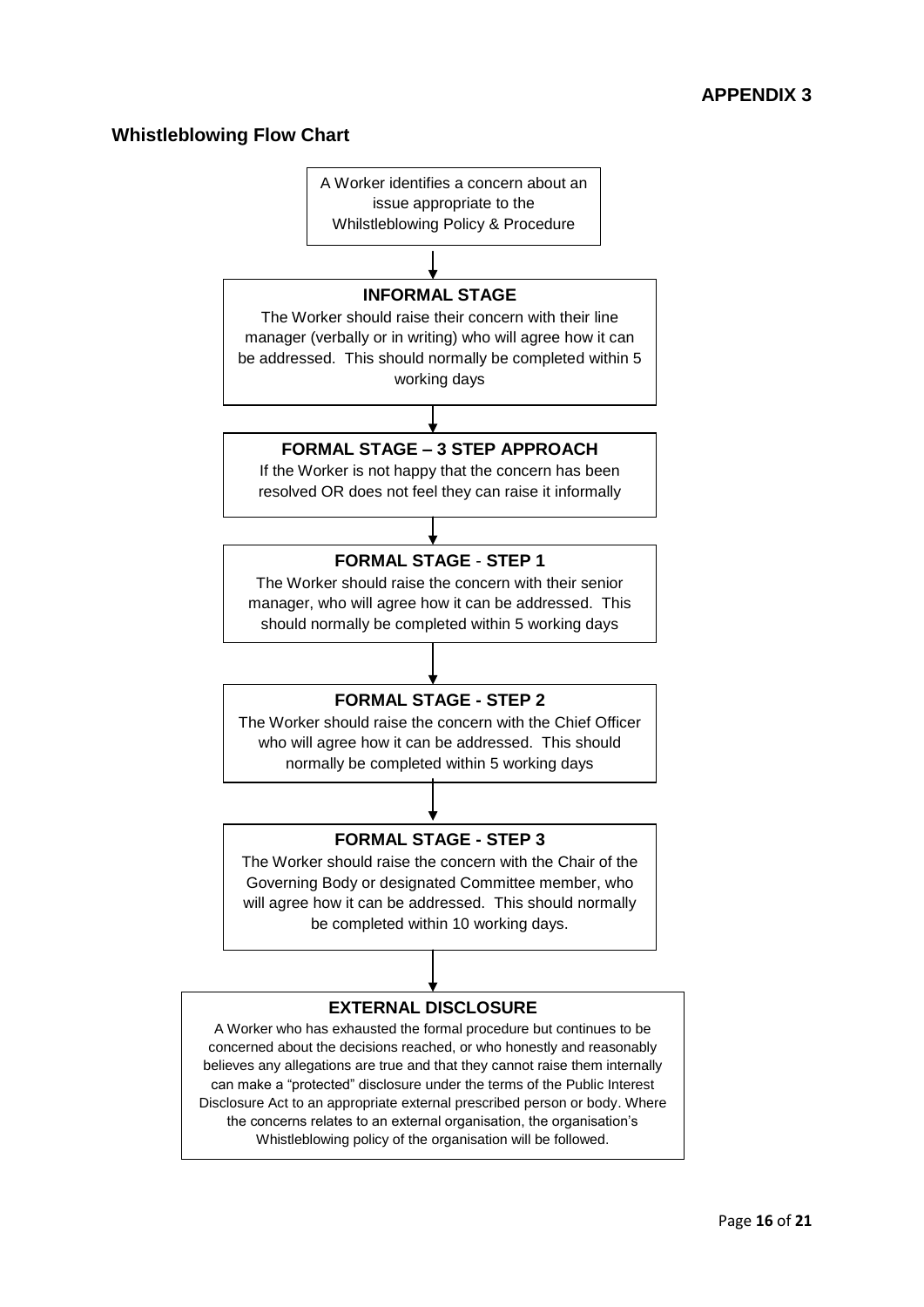## **Further Advice and References**

Workers should consider the following in seeking further advice and/or reference to relevant and appropriate information and guidance;

1. Professional & Representative Bodies:

All staff have the right to consult, seek guidance and support from their professional organisation or Trade Union, and from statutory bodies such as the Nursing & Midwifery Council (NMC) for Nursing, Midwifery and Health Visiting; General Medical Council and the Council for Professions Supplementary to Medicine, etc.

Joint Social Partnership Forum and Public Concern at Work Publication – Speak Up For A Healthy NHS – How to Implement and Review Whistleblowing Arrangements in your Organisation

<http://www.pcaw.org.uk/files/SpeakupNHS.pdf>

2. NHS:

Workers can refer to the NHS Constitution for guidance

https://www.gov.uk/government/uploads/system/uploads/attachment\_data/file/170656/NHS [Constitution.pdf](https://www.gov.uk/government/uploads/system/uploads/attachment_data/file/170656/NHS_Constitution.pdf)

NHS England considers a complaint to be any expression of dissatisfaction with a service we provide. This might arise from the actions of a member of staff, or from an area or programme of work carried out by NHS England.

If you have a complaint concerning the treatment or service provided by the NHS, please contact us:

By telephone: 0300 311 2233 (lines are open Monday to Friday 8.00am – 6.00pm, excluding bank holidays)

By email: [England.contactus@nhs.net](mailto:England.contactus@nhs.net)

Further information can be obtained from the NHS website.

<http://www.nhsemployers.org/>

or

<http://www.nhsemployers.org/practice/whistleblowing.cfm>

The NHS and Social Care Whistleblowing Helpline: 08000 724 725 or [enquiries@wbhelpline.org.uk](mailto:enquiries@wbhelpline.org.uk)

The Care Quality Commission<http://www.cqc.org.uk/>or Tel: **03000 616161** Email: [enquiries@cqc.org.uk](mailto:enquiries@cqc.org.uk?subject=Safeguarding)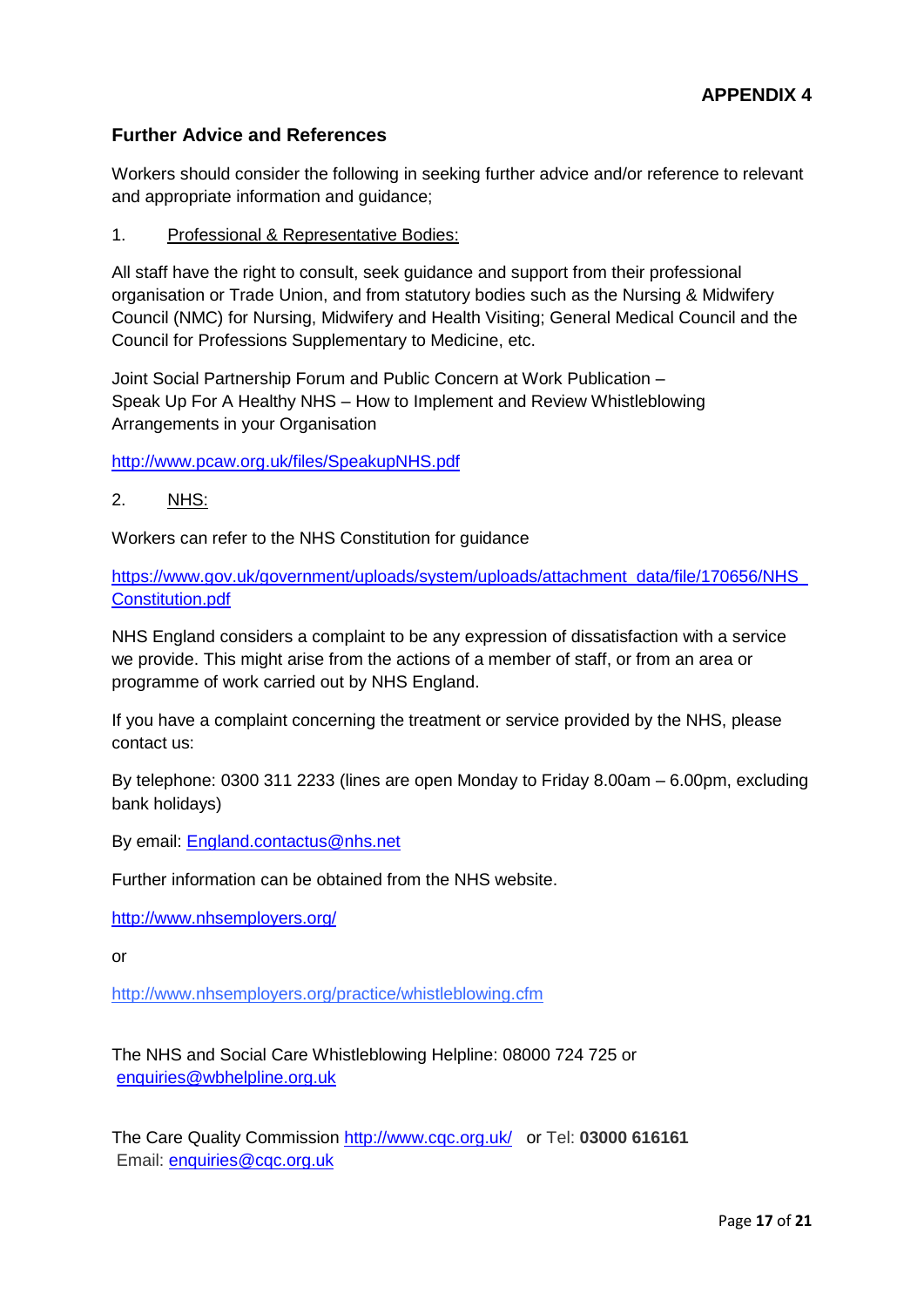NHS Employers together with the Independent Healthcare Advisory Services (IHAS) has recently issued the following Guidance in July 2013 for employers which focuses on sharing information about healthcare workers where a risk to public or patient safety has been identified

[http://www.nhsemployers.org/Aboutus/Publications/Documents/guiding-principles-for](http://www.nhsemployers.org/Aboutus/Publications/Documents/guiding-principles-for-sharing-information.pdf)[sharing-information.pdf](http://www.nhsemployers.org/Aboutus/Publications/Documents/guiding-principles-for-sharing-information.pdf)

In the Freedom to Speak Up report Sir Robert Francis sets out 20 Principles and Actions which aim to create the right conditions for NHS staff to speak up, share what works right across the NHS and get all organisation's up to the standard of the best and provide redress when things go wrong in future.

[http://webarchive.nationalarchives.gov.uk/20150218150343/http:/freedomtospeakup.org.uk/t](http://webarchive.nationalarchives.gov.uk/20150218150343/http:/freedomtospeakup.org.uk/the-report/) [he-report/](http://webarchive.nationalarchives.gov.uk/20150218150343/http:/freedomtospeakup.org.uk/the-report/)

## 3. Fraud & Corruption:

If a worker suspects any fraudulent or corrupt activity or practice then he or she should refer to the organisations separate Fraud and Corruption Policy for guidance but as a minimum;

- Make a note of all details
- Ring the NHS Fraud and Corruption Reporting Line on 0800 028 40 60; or
- Report your suspicions to your Local Counter Fraud Specialist or Chief Financial Officer as soon as possible. Contact details will be held locally within the organisation but if there is any doubt ask your line manager for details

From 1 February 2016, NHS Protect became a 'prescribed person' under the Public Interest Disclosure Act 1998 (PIDA), which provides the statutory framework for protecting workers from harm if they blow the whistle on their employer. NHS Protect leads on work to identify and tackle crime across the health service

NHS Protect as a prescribed person will be able to provide whistleblowers with a mechanism to make their public interest disclosure in relation to fraud or security to an independent body with investigatory functions and enables the worker to potentially seek redress through an employment tribunal.

NHS staff and other whistleblowers reporting to NHS Protect as a prescribed person will potentially qualify for the same employment rights as if they had made a disclosure to their employer. Such disclosures are legally called 'protected disclosures'.

NHS Protect ensures anonymity and confidentiality for whistleblowers. They operate to the highest standards in the way they handle public interest disclosures received through their Fraud and Corruption Reporting hotline and website: https://www.reportnhsfraud.nhs.uk/

## 4. Personnel/HR Advice

The Chartered Institute of Personnel & Development (CIPD) provides a wealth of legislative and practitioner information covering whistleblowing and related topic;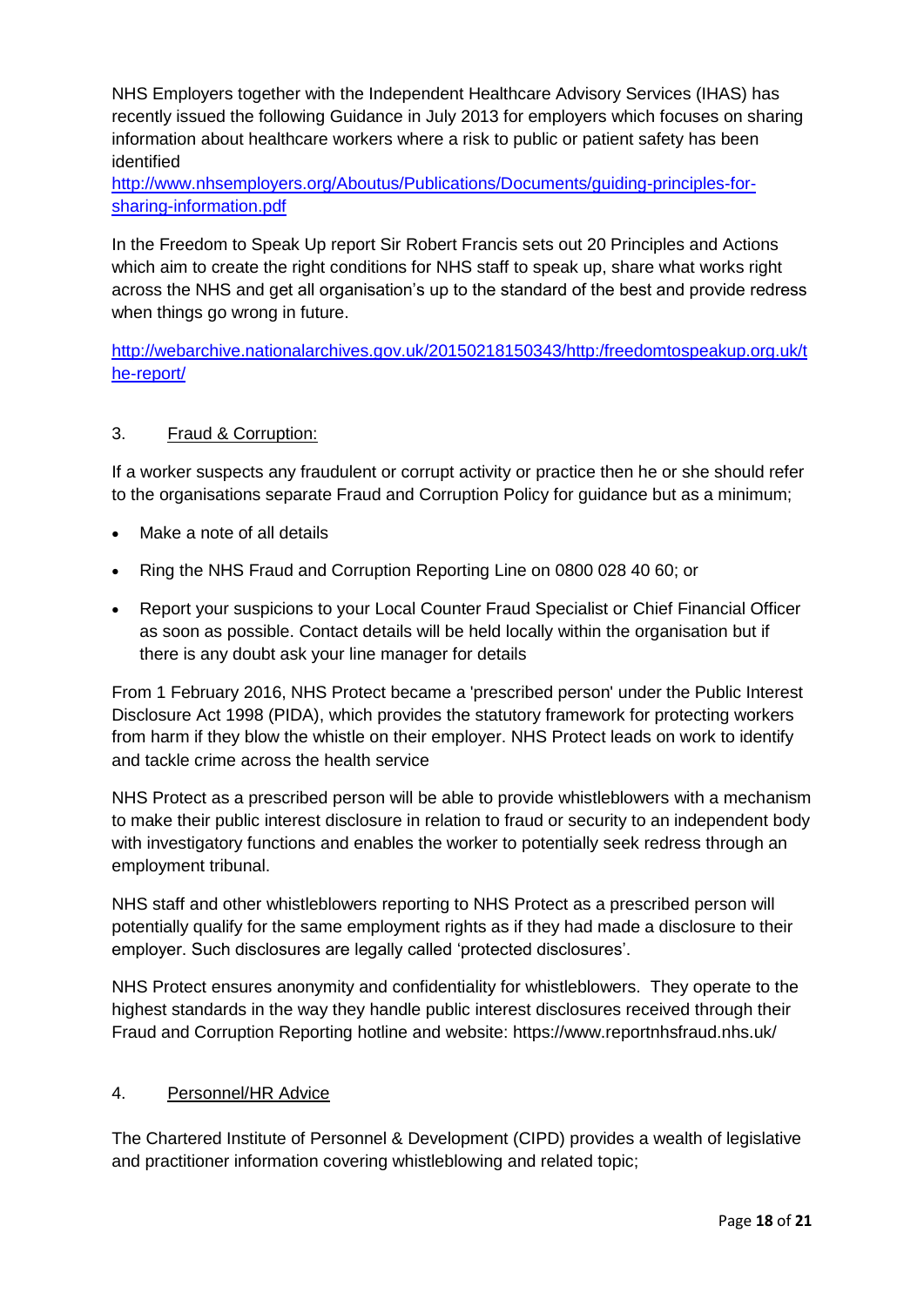<http://www.cipd.co.uk/hr-resources/employment-law-faqs/whistleblowing-legislation.aspx>

## 5. Other Public Bodies and Independent Advice

Independent advice can be sought from Public Concern at Work at any stage of the process. <http://www.pcaw.co.uk/>

The Home Office - Disclosure and Barring Service: <https://www.gov.uk/disclosure-barring-service-check/contact-disclosure-and-barring-service>

The Criminal Records Bureau (CRB) and the Independent Safeguarding Authority (ISA) merged into the Disclosure and Barring Service in Dec 2012.

| <b>Local Health and Safety Executive</b>                                                                                                     | 0191 202 6200               |               |
|----------------------------------------------------------------------------------------------------------------------------------------------|-----------------------------|---------------|
| The Health and Safety Executive                                                                                                              | (national information line) | 0845 345 0055 |
| The Environment Agency                                                                                                                       | 08708 506 506               |               |
| National Benefit Fraud Hotline                                                                                                               | 0800 854 440                |               |
| <b>Customs and Excise</b>                                                                                                                    | 0800 595 000                |               |
| A selling consideration of the latence of $\mathbf{D}$ defines and the set on $\mathbf{A} \mathbf{P}$ and $\mathbf{P} \mathbf{A} \mathbf{P}$ |                             |               |

Audit Commission (Public Interest Disclosure Line) 0845 5052 2646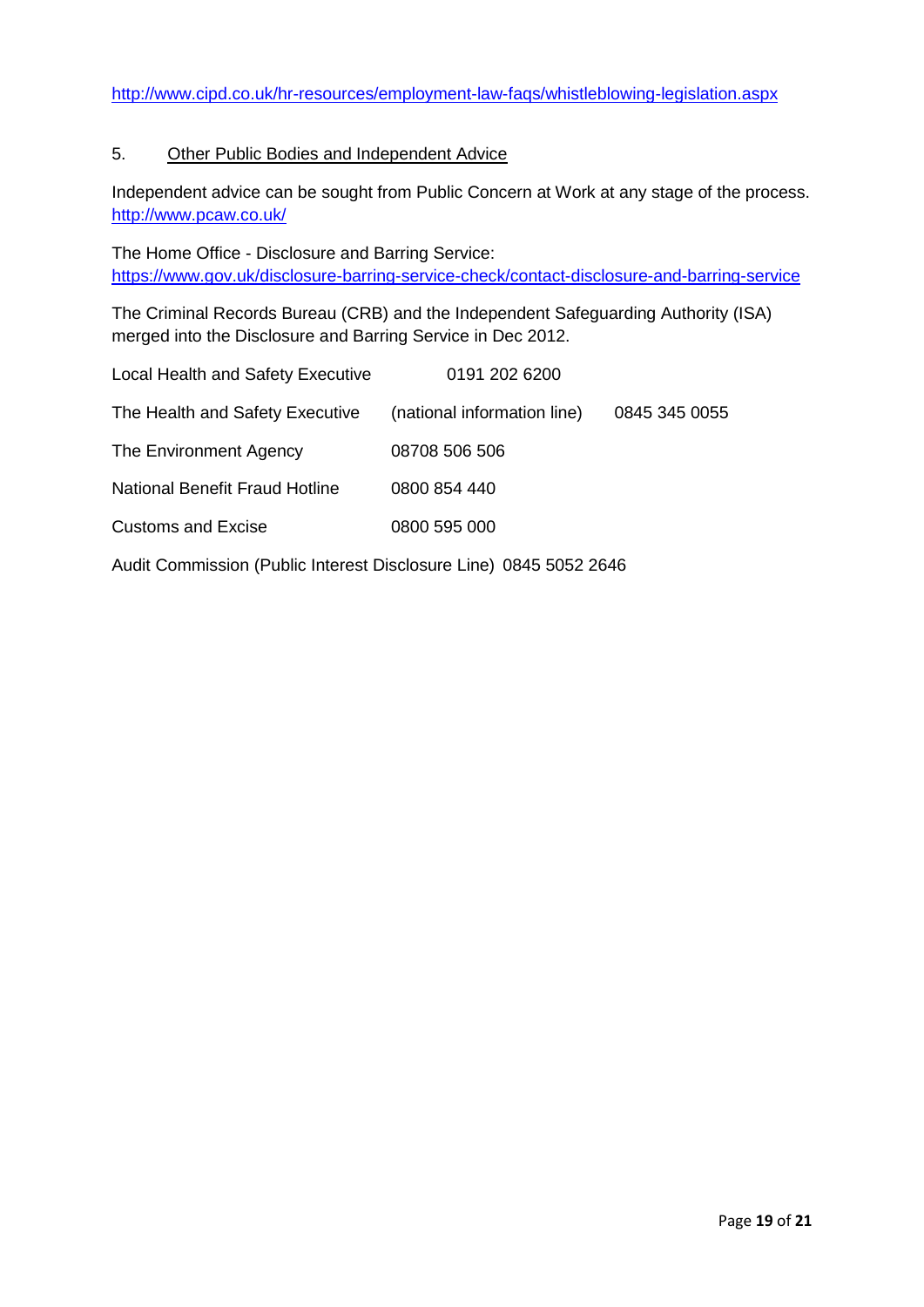## APPENDIX 5

## **Equality Impact Assessment**

| Title of policy                                        | <b>Whistleblowing Policy</b>                                             |          |  |
|--------------------------------------------------------|--------------------------------------------------------------------------|----------|--|
| Names and roles of people completing the<br>assessment | Hannah Morris, Senior HR Associate<br>Sharon Moore, Senior Associate E&D |          |  |
| Date assessment started/completed                      | 10/01/14                                                                 | 04/02/14 |  |

| 1. Outline                              |                                                                                                                                                                                                                                                                                                         |
|-----------------------------------------|---------------------------------------------------------------------------------------------------------------------------------------------------------------------------------------------------------------------------------------------------------------------------------------------------------|
| Give a brief summary of<br>the policy   | This policy makes provision for workers to raise concerns<br>they may have relating to health service issues safely, at the<br>earliest opportunity and in the right way. There is a clear<br>procedure to assist workers on how to voice concerns so they<br>can be addressed quickly and efficiently. |
| What outcomes do you<br>want to achieve | Staff to understand the procedure to raise concerns and feel<br>comfortable in doing this. Concerns to be addressed<br>promptly.                                                                                                                                                                        |

## **2.Analysis of impact**

This is the core of the assessment, using the information above detail the actual or likely impact on protected groups, with consideration of the general duty to;

eliminate unlawful discrimination; advance equality of opportunity; foster good relations

|                    | Are there any likely<br>impacts?<br>Are any groups going to be<br>affected differently?<br>Please describe. | Are these<br>negative<br>or<br>positive? | What action will be taken<br>to address any negative<br>impacts or enhance<br>positive ones? |
|--------------------|-------------------------------------------------------------------------------------------------------------|------------------------------------------|----------------------------------------------------------------------------------------------|
| Age                | No.                                                                                                         |                                          |                                                                                              |
| <b>Carers</b>      | <b>No</b>                                                                                                   |                                          |                                                                                              |
| <b>Disability</b>  | <b>No</b>                                                                                                   |                                          |                                                                                              |
| <b>Sex</b>         | <b>No</b>                                                                                                   |                                          |                                                                                              |
| Race               | <b>No</b>                                                                                                   |                                          |                                                                                              |
| <b>Religion or</b> | <b>No</b>                                                                                                   |                                          |                                                                                              |